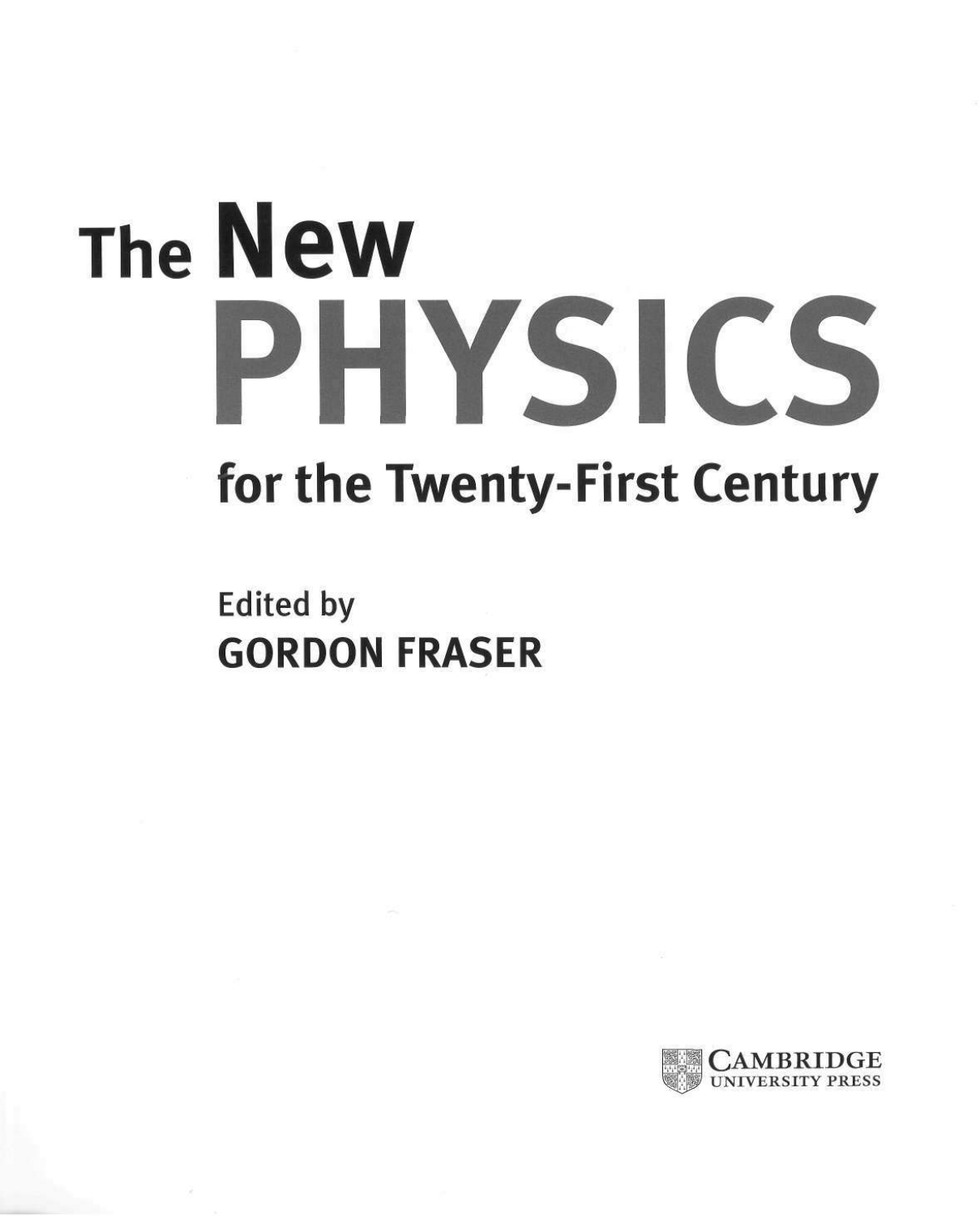## Contents

 $\bar{\gamma}_1$ 

|                           | Contributors                                               | page vii |
|---------------------------|------------------------------------------------------------|----------|
| Editor's acknowledgements |                                                            | viii     |
|                           | Introduction: the new physics for the twenty-first century | 1        |
| Part 1                    | Matter and the Universe                                    | 11       |
| 1.                        | Cosmology                                                  | 13       |
|                           | Wendy L. Freedman and Edward W. Kolb                       |          |
| 2.                        | Gravity                                                    | 41       |
|                           | Ronald Adler                                               |          |
| 3,                        | The new astronomy                                          | 69       |
|                           | Arnon Dar                                                  |          |
| 4.                        | Particles and the Standard Model                           | 86       |
|                           | Chris Quigg                                                |          |
| 5.                        | Superstring theory                                         | 119      |
|                           | Michael B. Green                                           |          |
| Part II                   | Quantum matter                                             | 143      |
| 6.                        | Manipulating atoms with photons                            | 145      |
|                           | Claude Cohen-Tannoudji and Jean Dalibard                   |          |
| 7.                        | The quantum world of ultra-cold atoms                      | 171      |
|                           | William Phillips and Christopher Foot                      |          |
| 8.                        | Superfluids                                                | 200      |
|                           | Henry Hall                                                 |          |
| 9.                        | Quantum phase transitions                                  | 229      |
|                           | Subir Sachdev                                              |          |
|                           | Part III Quanta in action                                  | 255      |
| 10.                       | Essential quantum entanglement                             | 257      |
|                           | Anton Zeilinger                                            |          |
| 11.                       | Quanta, ciphers, and computers                             | 268      |
|                           | Artur Ekert                                                |          |
| 12.                       | Small-scale structures and "nanoscience"                   | 284      |
|                           | Yoseph Imry                                                |          |

 $\bar{\mathbf{t}}$ 

 $\mathbf{v}$